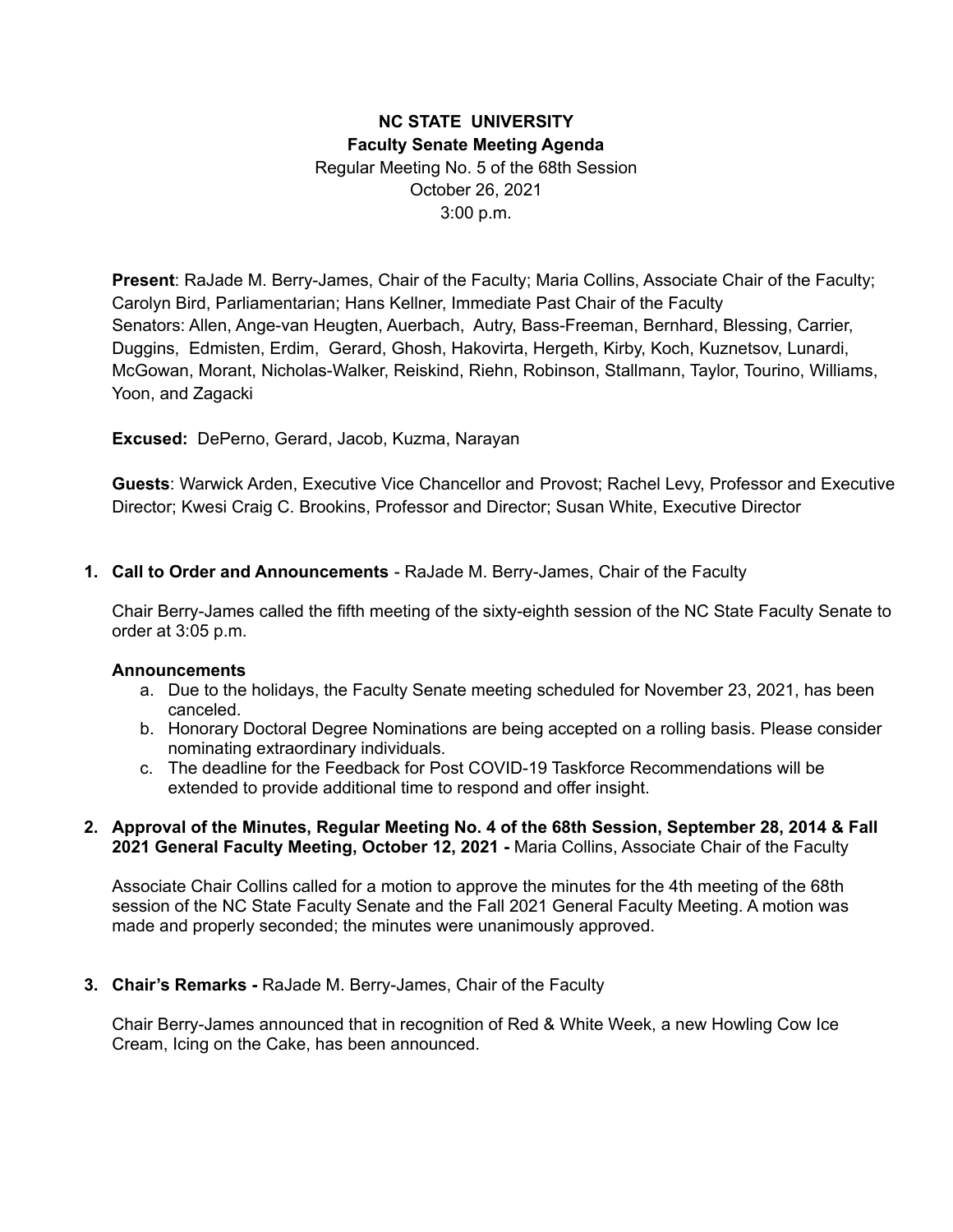Chair Berry-James introduced the topic of the meeting and provided background information on how the topic was chosen. Chair Berry-James then introduced the guest speakers of each Academy, Institute, and Center.

### **4. Provost's Remarks, Q&A -** Warwick Arden, Executive Vice Chancellor and Provost

Provost Arden provided clarification on the topic of NC State's Employee Vaccine Requirements which requires covered employees of federal contractors to be fully vaccinated against COVID-19. Provost Arden stated, "Even when interpreted narrowly, this absolutely applies to employees who are funded, or in part, by those contracts." He added that employees who are covered by federal directives must be fully vaccinated by December 8, 2021. The federal vaccine requirement applies to all full time and part time employees, including postdoctoral scholars and graduate students who are working on, or in connection with, a federal contractor who work in the same location.

Provost Arden then provided an update on the COVID dashboard. Positive rates remain low, under 1% and vaccination rates are high, at 82% overall. He added that the concept of the Post COVID-19 Task Force is to vet the feedback received from the campus community; the highest priorities will be integrated into the strategic plan. He also mentioned that Friday, November 12, 2021, is the new deadline to provide feedback on the Post COVID-19 Innovation Task Forces.

Provost Arden also reported on leadership and organizational changes occurring at the university. Debbie Acker, interim director of Shelton Leadership Center, has been named the permanent director of the Center. Restructuring in the Office of the Executive Vice Chancellor and Provost will include the retirement of Duane Larick and Tom Miller. A new position will be created, Senior Vice Provost of Instructional Programs, which will include all on campus programs, Distance Education programs, the McKimmon Center for Continuing Education, and the Office of Assessment Accreditation. A Senior Vice Provost for university-wide interdisciplinary programs, which will have academies, entrepreneurship, integrated sciences building, and other interdisciplinary programs will also be formed. These two new positions will be structured around functions, rather than people, for continued success and fulfillment of the new strategic plan. The provost will announce the appointment of an interim Senior Vice Provost of Instructional Programs within the next two weeks.

## **Q&A**

Senator Kuznetsov - The US Constitution is based on the system of checks and balances. The founding fathers were wise to realize that if people are not checked they start abusing their power. At NC State, department heads have enormous power; their power is not checked because department heads work for the deans, and faculty have no input on their actions. The deans don't want to micromanage. Our dean visited the department four years ago. When faculty try to make an appointment with the dean, it takes six months to see the dean and even then the dean wouldn't interfere because he thinks it's not his job to micromanage the department. So the faculty has a problem with the department head; they have no place to go and complain.The problem is that we hired some people as department heads who enjoy their power too much. It is a systemic problem at the university level. The system of checks and balances is broken, because our department heads are not checked. Any thoughts about that?

Provost Arden - All the department heads of the university, in fact all administrative leaders, department heads, deans, vice provosts, senior vice provosts, etc., undergo comprehensive five year reviews. We take those reviews seriously. If there are serious concerns about the leadership of a given administrator, avenues are open through the associate deans and deans, and through the Office of Faculty Excellence with Dr. Stewart and through the Faculty Senate. The job of a department head is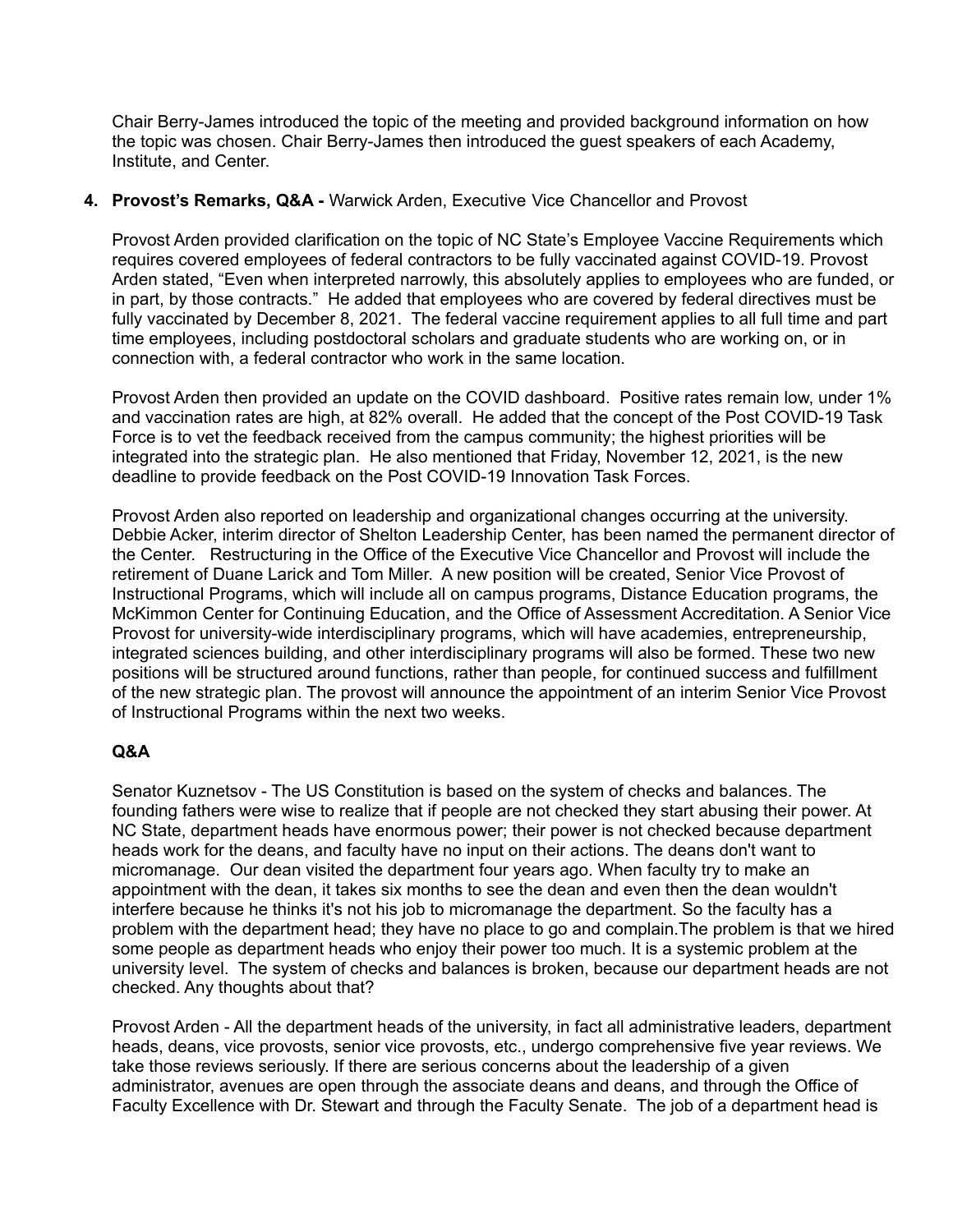one of the most difficult jobs on campus. They work incredibly hard and carry a huge load. We take their evaluations very seriously, and overall, I think that we have outstanding department heads on campus.

Katharine Stewart - I haven't looked at the number of turnover rates of department heads over the last year, but I think that turnover actually slowed a little bit in the pandemic, so we may have a smaller proportion of our department heads with fewer than three years in the role.

Senator Auerbach - In regards to the Federal compliance of the vaccine mandate by NC State, why the narrow interpretation of the compliance rather than something more widely interpreted?

Provost Arden - We're working within the System, and our interpretation is in line with the UNC System. There is also some urgency to getting this done and making sure the key individuals are compliant by the appropriate date.

Robert Riehn - So we are now about two months away from the spring semester, and I wonder where the university stands with respect to Covid planning for spring and whether you foresee any accommodations for keeping campus safe.

Provost Arden - It's very important that we don't let our guard down too early. We're in good shape with high vaccination rates, good compliance with mandatory testing for those who are not vaccinated, and we have mandatory indoor masking for the entire university, and we have good behavioral compliance. It's important that we keep all of those things in place come the spring semester. It's also important that we follow CDC recommendations and guidelines. The vaccination rates are going to obviously be the same or a little higher because of this federal requirement or because more people upload proof of vaccination status.

Steven Vincent - I'm disappointed, of course, that there's not a universal mandate required on the university campus. The Chancellor indicated at a previous senate meeting that he was interested in having a universal mandate on campus and was really constrained by the central administration. You've talked today about consistency. Is it consistency, or is it a constraint coming down from above?

Provost Arden - Our attorneys have been in discussion for weeks about interpreting these vaccine requirements appropriately, how we would stage them, and how we would be consistent across ourselves. I do see it as consistency at this point in time.

#### 5. **Academies, Institutes and Centers: Interdisciplinary Research Supporting Faculty Excellence, Q&A**

## **a. Data Science Academy - Rachel Levy, Professor and Executive Director**

Rachel Levy began with an introduction and definition of data science.

The Data Science Academy interprets data science quite broadly as an iterative process of generation of data collection, processing, storage management, analysis, and visualization.

What's an academy? At NC State, the definition of an academy is taken from the very first press release; an academy is a true university-wide effort involving all 10 colleges and it encompasses multiple departments, centers, and institutes, and it addresses all the pillars of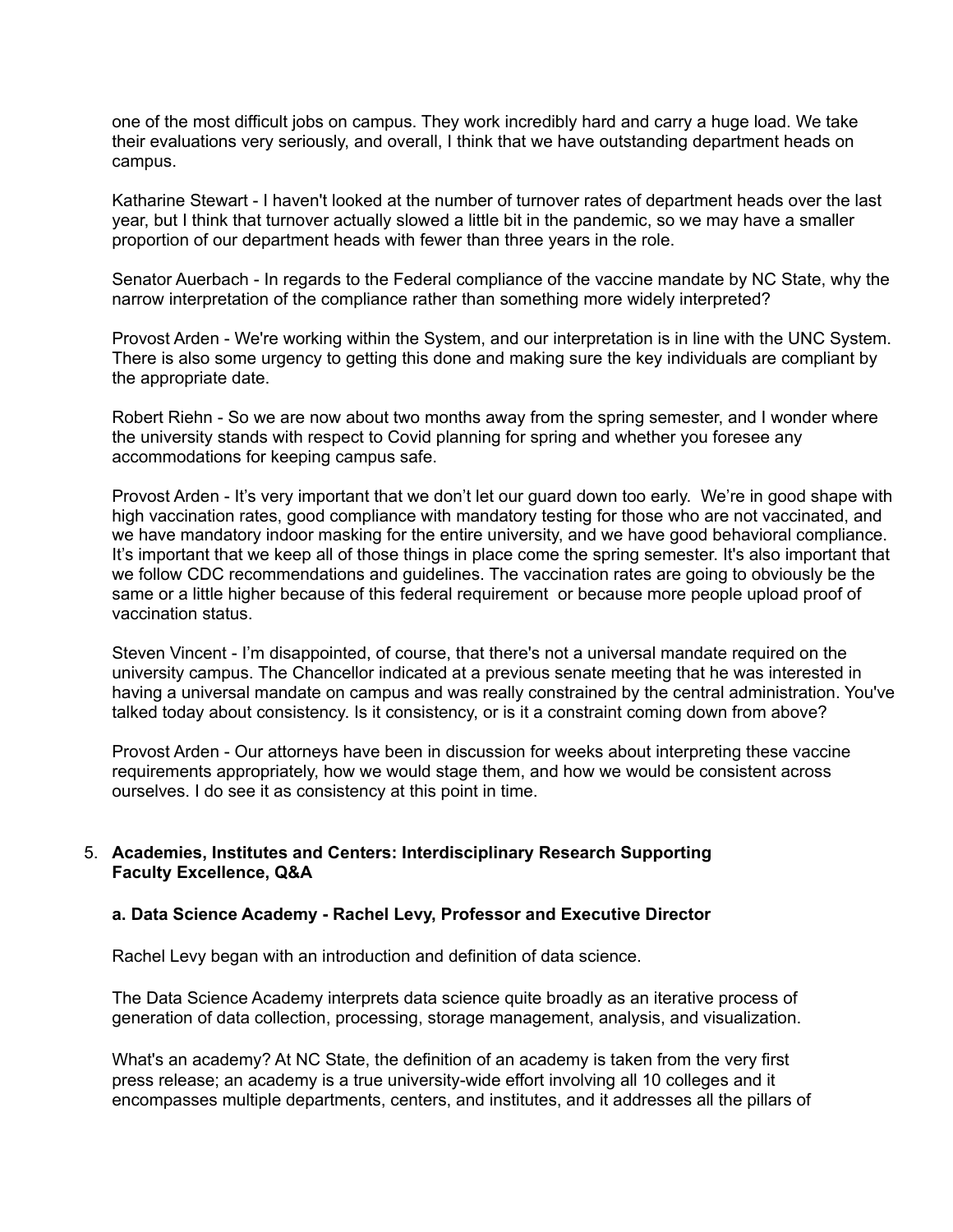the university's land grant mission of education, research, and service to the state of North Carolina.

The website is a great place to get up to date about what's going on in Data Science Academy, as we roll out new initiatives (see link at go.ncsu.edu/dsa). Our tagline is that data sciences are for everyone. You can think of data science as something that is evolving over time, so as the field of data science evolves, even the most avid practitioners at the head of the field are going to need to level themselves up constantly in data science to stay current.

The role of the Data Science Academy is to help people get engaged and improve their ability to use these tools. When we think about everybody, we're not just thinking about undergraduates or graduates, we're thinking about everyone. For example, the Communications staff members are saying, "Analytics and communications is all we hear about, but in our training, we did not always get experience in analytics. We have a feeling that there's more that could happen with analytics than just looking at the one number that we always look at on the website. Could the Data Science Academy create something for our communications staff to build around analytics?" This creates an opportunity to collaborate with that staff, and maybe one of our staff would end up teaching that course, which may result in students taking that class as well. There are a lot of opportunities for groups of people to be the learners, and I also see opportunities for many different people to be the experts who could share and level up themselves.

One of the things that came out in all of my interviews is that there are a lot of things already happening in data science at NC State, but nobody knows what each other is doing. In terms of our role as an academy, we really need to build the community, communication, and collaboration within the university. It's my job to bring different groups of people together and make them aware of each other. I'm also facilitating external partnerships to raise the presence of NC State and data science. Data Science is having its first career fair on November 9, 2021. All of the things that I do for outreach can help our students and our faculty build career opportunities and contribute back to our courses and help us understand what we might teach.

My postdoc and I are working on mapping data science at NC State including use of data science, data science collaborations, and related courses. We hope to also map who's included and who's excluded. This fall the Academy started out with five one credit classes and will possibly bundle them into certificates. The Academy may even build up a workforce through something similar to a Preparing the Professoriate program, which is successful with pairing faculty and advanced graduate students and postdocs to teach. The courses are all project- based and are very low floor, high ceiling; meaning it's easy to get in if you know nothing and easy to challenge yourself to the max if you're ready for that. The Academy has consulting services in collaboration with the Libraries. The Academy also has interdisciplinary seed grants and has already held the Red Talk series.

The courses are project-based and have multiple levels of homework difficulty, so we have IRB permission to study the choices that students are making in these classes in respect to the level of difficulty of homework, how perspective on homework difficulty changed over the course of the Semester, and whether or not we tuned things properly. Common elements for every course include addressing an ethical issue, highlighting the work of the diverse group of data scientists and addressing open problems. The Academy is working department by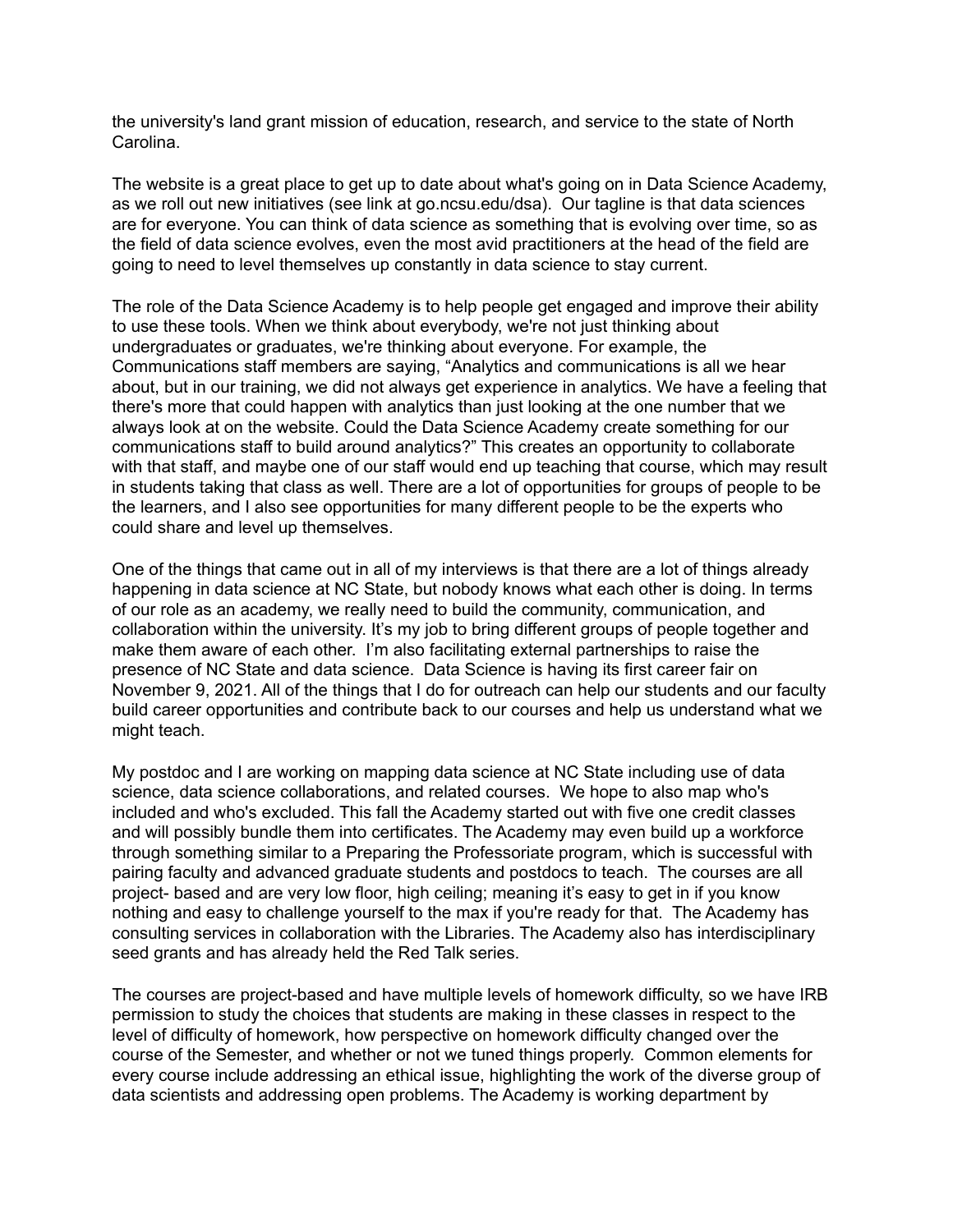department to build these one credit courses into different programs. A number of departments have already said that these students can use these courses for electives in their majors and minors.

The NC State Data Science Academy will build partnerships to catalyze workforce development and interdisciplinary innovation across NC State, North Carolina, and beyond.

### **b. Genetics & Genomics Academy - Fred Gould, William Neal Reynolds Professor and Co-Director**

Dr. Gould presented the timeline of events for the Genetic Engineering Society Center and the Genetics and Genomics Academy. The process was initiated by faculty and was approved by the administration and encouraged and supported.

The Genetics department at NC State started in the 1950s and was one of the first genetics departments in the United States. Starting in 1990, the graduate program and the Department of Genetics had NIH sponsored basic research on the genetic architecture of quantitative traits. On the other side, the CALS Department of Entomology and Crop Science was starting to work on genetically engineered crops. This was in the early days before any commercialization. From this work, an idea came about to substitute genetically engineered crops for insecticides.

The commercialization of genetically engineered crops came about with a huge amount of controversy. The biological scientists found themselves in the middle of the controversy of trying to figure out how to move within it ethically and deal with societal challenges. Experimentation started soon after, not just with genetically engineered crops, but with genetically engineered insect pests and the possibility of using genetics to suppress the insect directly. In other words, how to put genes into insects that would cause them to not transmit diseases such as malaria or dengue.

This became a big issue, but since this was not a real business model, the question was how to get huge corporations to support it. We looked at how to develop a better way of commercializing, or at least deploying them in a way that we would be more engaged.

Before the recession in 2010, we hired two molecular geneticists who worked in this area, but we realized that, as biologists, we didn't know how to deal with all of the social issues. We wound up interacting with great social scientists from anthropology. After that, we had the first international conference on genetic manipulation of pest species looking at ecological and social challenges. Groups and people who were opposed to genetically engineered crops for either societal reasons or health reasons were brought in and asked how to bring in these genetically engineered tests in a way that they would find acceptable. The meeting brought in faculty in social sciences, humanities, and the biological sciences at NC State, interacting with global leaders.

There were three attempts to fund the IGERT proposal. We decided to work together to have a broad, interdisciplinary training program where we brought students in from the social sciences as well as actual scientists to work together on projects involving genetically engineered pests. The program was awarded a \$3 million grant in 2011. We were fortunate to hire Jennifer Kuzma. Dr. Kuzma came with a great background in the development of centers, and she is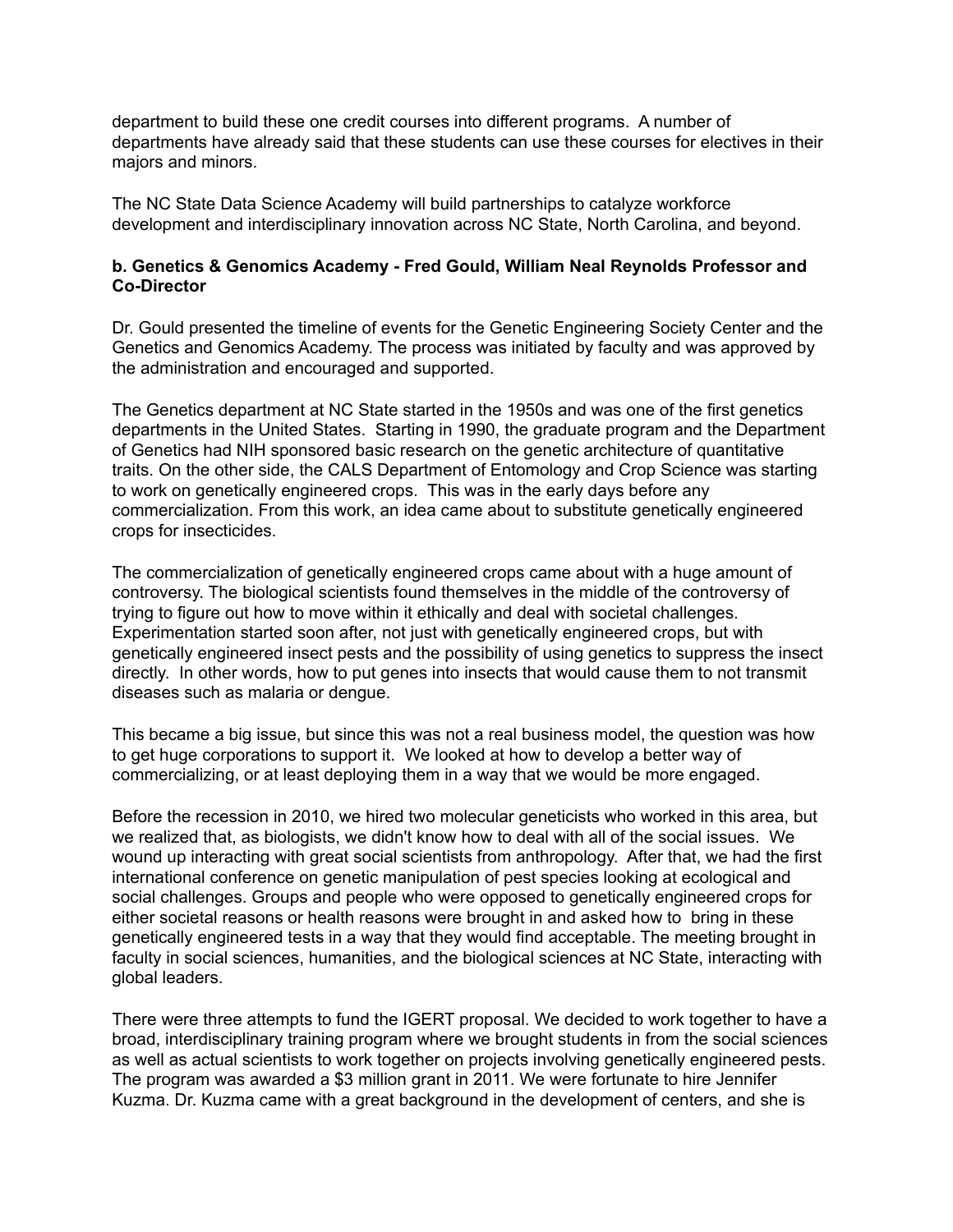also a biochemist and social scientist. We were also able to hire Jason Delborn and Zac Brown in Economics.

When CALS and COS reorganized, the genetics department was dissolved. While the program in the Genetic Engineering Society Center was coming together, we were trying to figure out where we were going with genetics and genomics. The university program started to reinvigorate genetics and genomics on campus; there has been a genetics and genomics initiative that was strongly supported in the last four years by the Provost's office in terms of bringing in graduate students. This year the Provost inaugurated the Genetics and Genomics Academy. We had a five year review of the GS Center and now we have five years of stable funding going forward.

Dr. Gould ended by saying, "The academy is the Genetics and Genomics Academy, but it really is in collaboration with a Genetic Engineering and Society Center. I think we are seeing so much in our students and our faculty. There is a growing realization that genetics and genomics are getting incredibly powerful and intrude into all parts of our lives. There really is this need, at NC State, for students to understand what the science of genetics and genomics are, and also to understand the societal implications."

### **c. Center for Family and Community Engagement - Kwesi Craig C. Brookins, Professor and Director**

The Center for Family and Community Engagement (CFACE) has been around since 2008. It was founded by Professor Joan Pennell from the Department of social work. The mission as an engaged university center is to learn from families and communities and create and inform practice, policy, and knowledge. The vision is to build safe, healthy, and productive families and communities together.

The Center for Family and Community Engagement operates across the university, as well as in every one of the 100 counties in the state of North Carolina. Craig noted that the goals of the center are to optimize child welfare work across North Carolina; serve as a hub for community engagement and engaged scholarship at NC State; enhance opportunities for interdisciplinary research and engagement; support student success within the Center, the college, and university, as well as build a model that is focused on organizational excellence.

The Center for Family and Community Engagement is operating according to Organizational Excellence, which is a collaborative leadership culture where people feel connected and supported, are encouraged to be wildly creative, and find fulfillment in their work. We practice consistent and transparent communication, cultivate an environment of curiosity and creativity, and make space for collaboration, connection, and recognition.

The Center for Family and Community Engagement's primary work lies in the child welfare arena. The goal of the Child Welfare Leadership Model is to improve child welfare outcomes for youth and families by engaging, empowering, and utilizing family voices in all aspects of child welfare. It has been funded by the NC Department of Social Services since 2016, and it has implemented the strategy of systemic child welfare and family engagement into the child welfare system. The Center also organizes and works with the Child Welfare Advisory Council,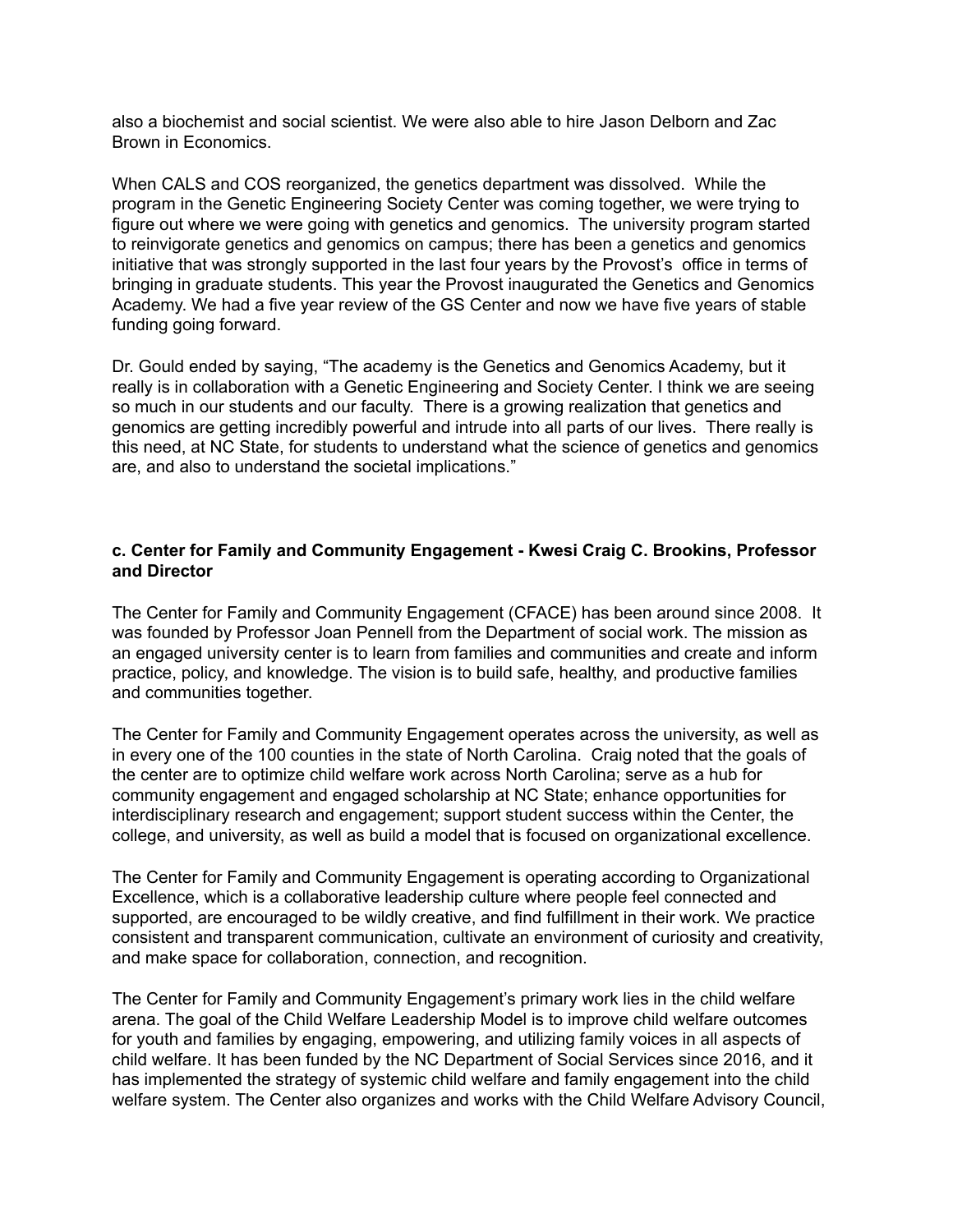which was part of federal legislation that required that North Carolina make sure that the state was directly engaged in family involvement and getting lived experience and perspective about child welfare into the policies and other programs where the State was involved.

A second component of the child welfare work is called the Family Centered Practice Project in which the Center provides training, technical assistance, and evaluation that advances cultural safety, family leadership, community partnerships and inclusive planning. The project serves all 100 counties in North Carolina and supports child welfare social workers, community service providers, foster parents, and community members who support youth and children in care.

The Center for Family and Community Engagement's service center offers professional training; curriculum development, in-person, virtual, and hybrid; and train-the-trainer programs. The service center also offers support programs for foster and resource parents.

Community Engagement is another aspect of The Center for Family and Community Engagement. The Wake Community University partnerships grew out of a 2015 strategic goal of Outreach and Engagement. Since late 2008 the partnership has been housed in CFACE, and it is a community university initiative that extends from an MOU signed by the Provost and Wake county that focuses on two engagement zones, one in southeast Raleigh and one in East Wake. CFACE partners with the Wake County Office of Social and Economic Vitality. CFACE connects its goals for building community wealth, wellness, and community resilience in those engagement zones, with Social and Economic Vitality's strategic goals for economic opportunity, educational advancement, health and wellness, and civic engagement.

## **d. North Carolina Sea Grant College Program - Susan White, Executive Director**

NC State is the academic host of the Sea Grant Program, Water Resources Institute (WRRI) and Space Grants. They are considered multi-campus programs of the UNC System, The Sea Grant Program and WRRI are 40-50 years old in the state and are part of a national network. They're often based at land grant institutions, as we are here at NC State, and this really makes a lot of sense for the missions that these three programs have in research extension and education.

The three programs provide long standing service to the State. We have individuals with expertise in fisheries and engineering in Wilmington at our own Center for Marine, Sciences and Technology (CMAST) at NC State, and Morehead, where we have expertise in fisheries science, marketing, and coastal resilience. In the Outer Banks, at the coastal stations with ECU, we often have our K-12 educators and northern fisheries specialists. In Raleigh, we also have extension specialists focused on community engagement and watershed.

The programs are often relied on to provide information, most of which is through funded research at our faculty and graduate school student levels. The research extension impact includes measuring impacts and sharing information across NC and the nation, identifying research needs with end users, collaborating with researchers to fund, design, and conduct research, and providing useful and practical information to end users.

There are many faculty and student engagement opportunities. All programs offer varied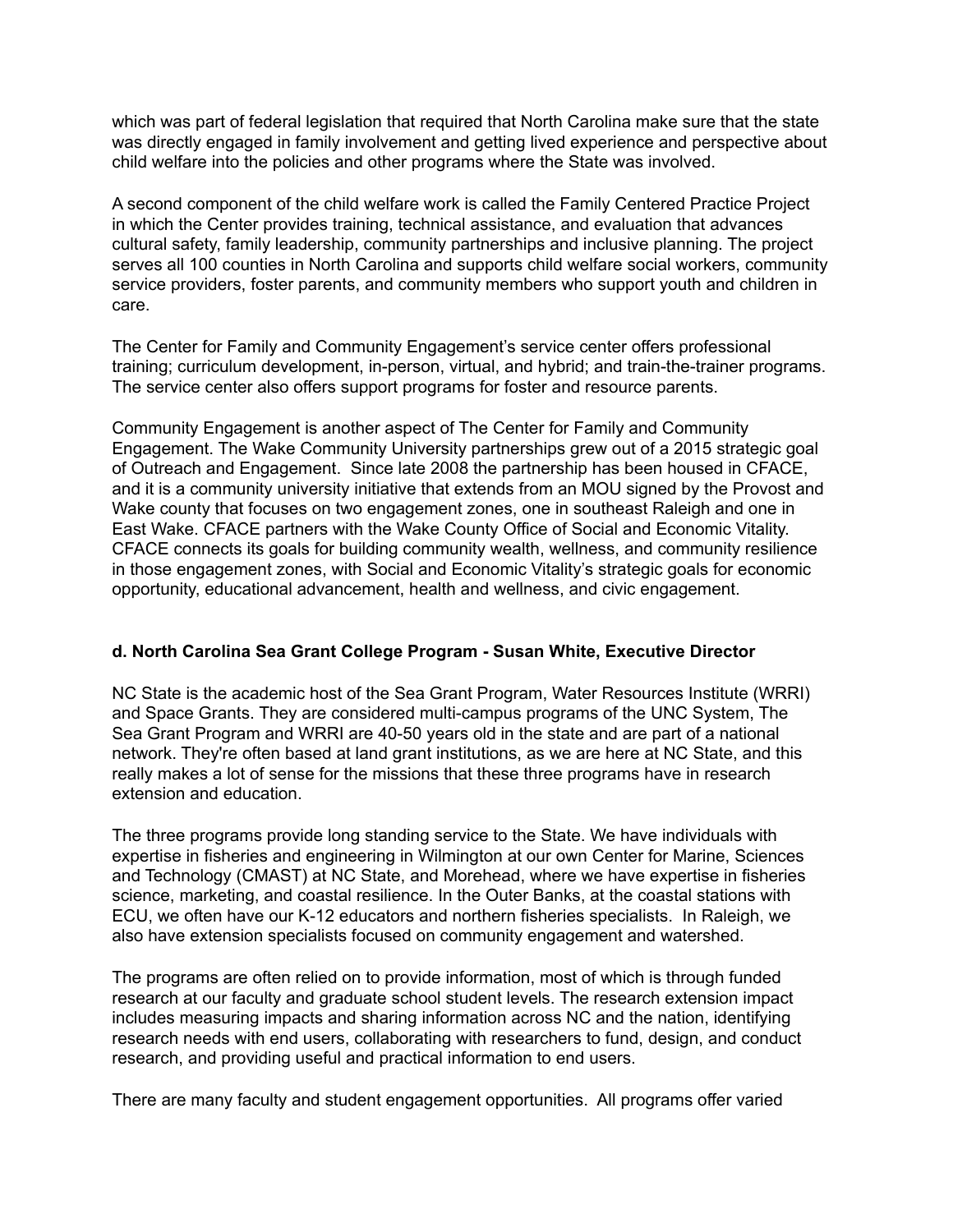funding mechanisms to address critical issues:

- Providing competitive research funding across the state.
- Including rapid response mini grants and special calls.
- Leveraging partner capabilities and resources to expand the impact of research, education, and outreach.

One of the research and industry partnerships that speaks to the interdisciplinary nature of the work is called The Community Collaborative Research Grant (CCRG) Program. The Community Collaborative Research Grant Program is a partnership between the Sea Grant and the Kenan Institute for Engineering, Technology and Science. CCRG requires the use of collaborative research that couples knowledge of community stakeholders with academic experts to address priority issues.

An example of community partnerships is the Citizens Science program. The Citizens Science program allows the public to assist in science. By allowing the public to gather data and participate in experiments, scientists are able to engage the public and further their research.

The North Carolina Sea Grant has a tradition of teaching the teachers about marine science, thus multiplying the impacts as teachers reach students. SciREN (Scientific Research and Education Network) is one of the many ways science reaches broader audiences. SciREN brings teachers and researchers together to share lessons that have real-world data and needs. Educators then bring the lessons to schools, as well as informal educational settings like museums.

Space Grant has hosted lunar parties this year to join NASA and state partners in celebrating the 50th anniversary of the Apollo moon landing.

NC State's Coastal Resilience and Sustainability Initiative is a university-wide effort that has been in development for a number of years now. This initiative is directed and coordinated by Mary Watzin and Amanda Mueller. The initiative broadly engages the different colleges to build the foundation of an academy moving forward in this area, which is a prime time to do so for NC State, but also for the state of North Carolina and poster resilience.

## **6. Committee Updates**

- a. Academic Policy Committee Co-Chairs Lisa Bass-Freeman & Paul Williams Senator Williams reported that Brett Smith and Doneka Scott attended the last meeting of the Acadmeic Policy Committee. Brett provided a fairly extensive description of the events in history of the US DEI changes. The committee will develop a response to the issue at hand for changes, particularly in the terms of information feedback.
- b. Governance, Communications, and Recruitment Committee Co-Chairs Megan Jacob & Barbara Kirby No report.
- c. Personnel Policy Committee Co-Chairs Jennifer Kuzma & Herle McGowan Senator McGowan reported that the committee is still considering the possibility of recognizing diversity, equity, and inclusion work on the statement of faculty responsibilities, and those conversations are ongoing.
- d. Resources and Environment Committee Co-Chairs Eileen Taylor & Steven Vincent